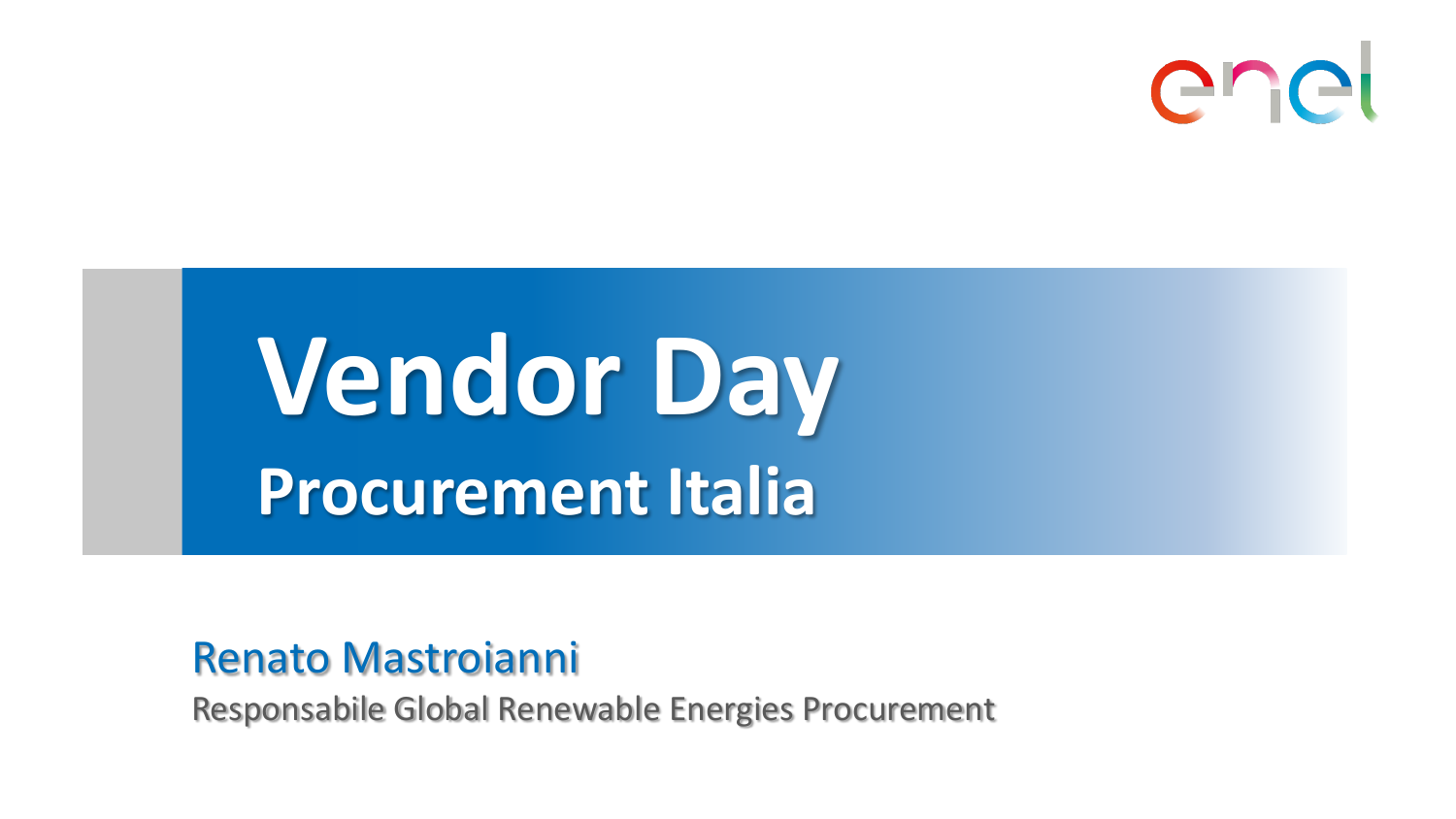

#### **Agenda**

Overview Global Renewable Energies

Principali Indicatori e Contrattualizzato 2017 - Pianificazione 2018

- S.E.N. Strategia Energetica Nazionale
- Obiettivi Enel Green Power
- Fornitori Qualificazione
- Struttura di appalto degli impianti wind e solari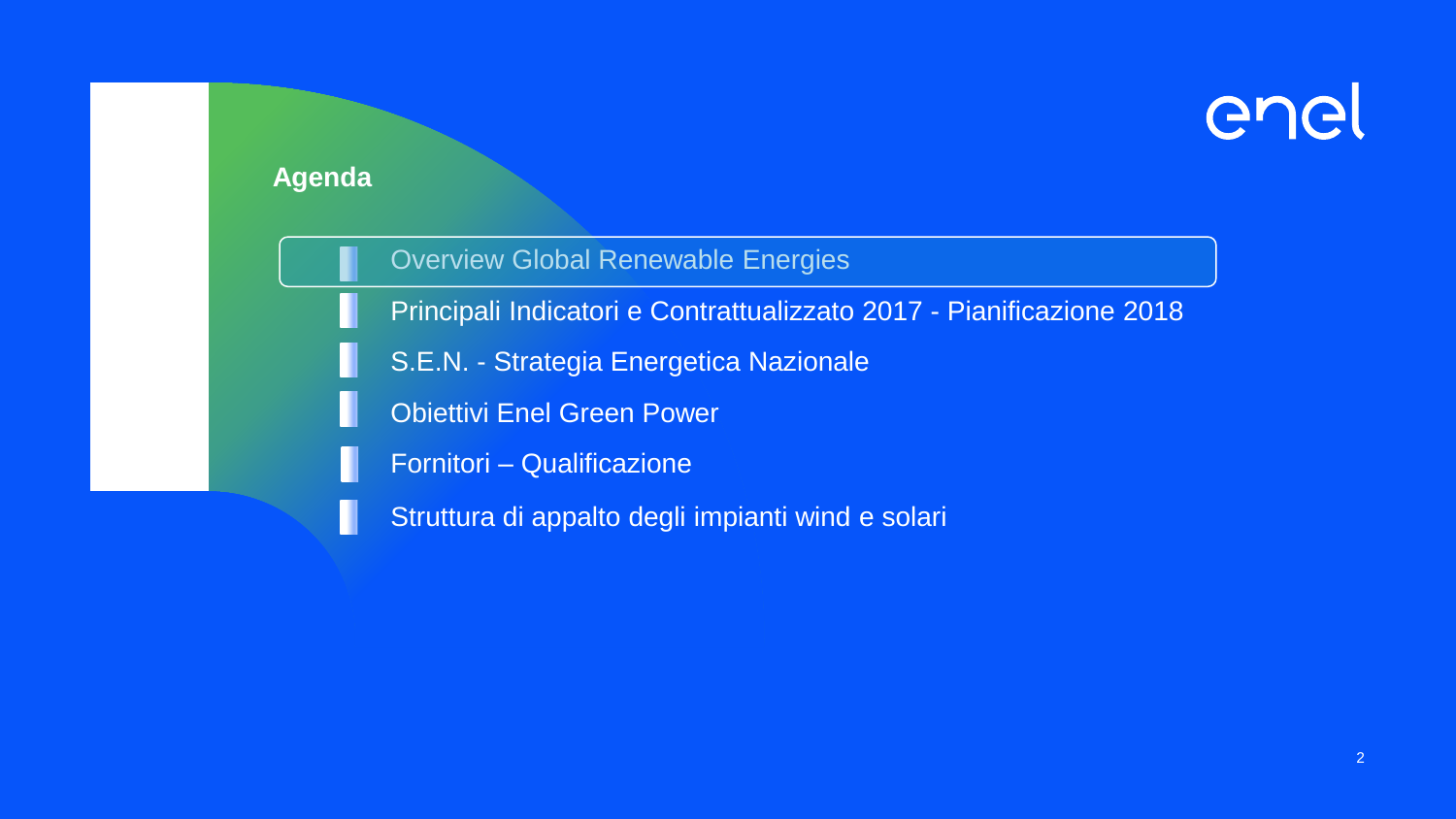### **Overview Global Renewable Energies**

### Presence and key figures





ener

| <b>Rey ligures</b> | 2017 | Managed |
|--------------------|------|---------|
| Capacity (GW)      | 37.1 | 40.5    |
| Production (TWh)   | 85.1 | 92      |

| Key financials $(\epsilon$ bn) | 2017 |
|--------------------------------|------|
| <b>EBITDA</b>                  | 4.1  |
| Opex                           | 1.4  |
| Maintenance capex              | 0.3  |
| Growth capex                   | 3.4  |



Hydro Wind Solar

Key figures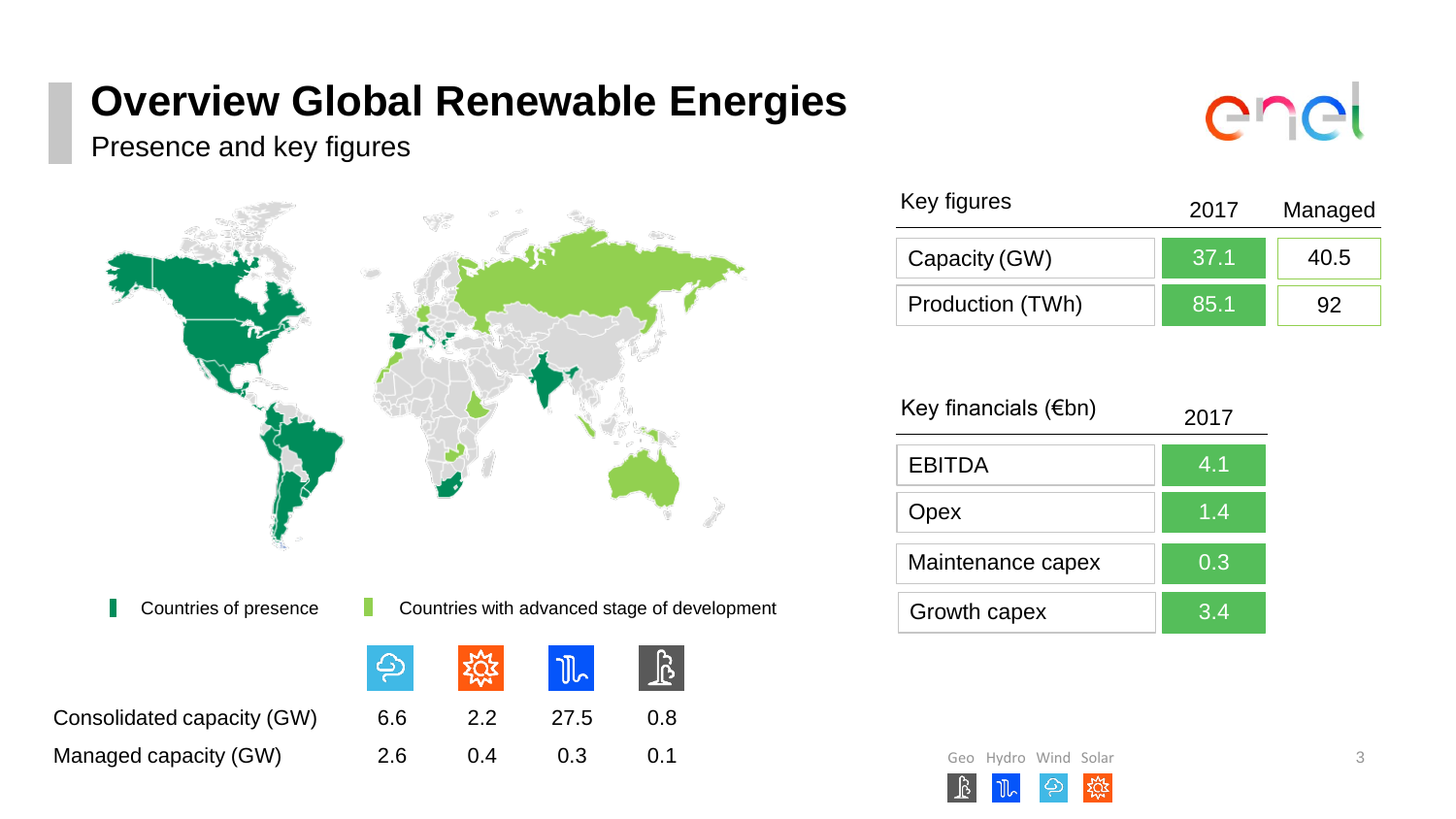### **Overview Global Renewable Energies**

Industrial growth: 2018-20 capacity additions and growth capex





#### Balanced organic investment portfolio and accelerated pipeline monetization through BSO

1. Additional capacity includes 1,3 GW of Mexican projects sold in 2017 and 0,3 GW Australia Solar projects consolidation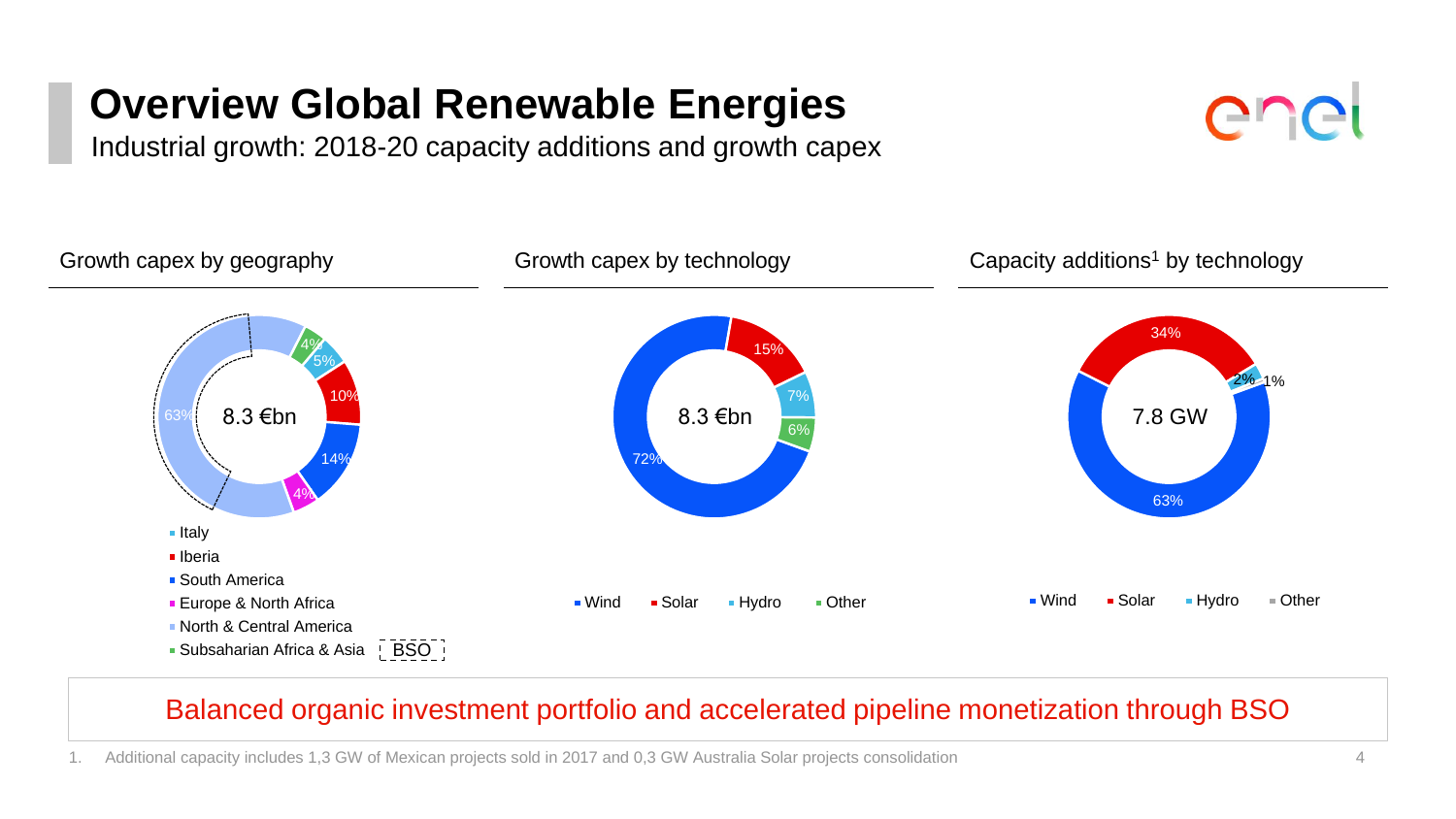

#### **Agenda**

Overview Global Renewable Energies

Principali Indicatori e Contrattualizzato 2017 - Pianificazione 2018

- S.E.N. Strategia Energetica Nazionale
- Obiettivi Enel Green Power
- Fornitori Qualificazione
- Struttura di appalto degli impianti wind e solari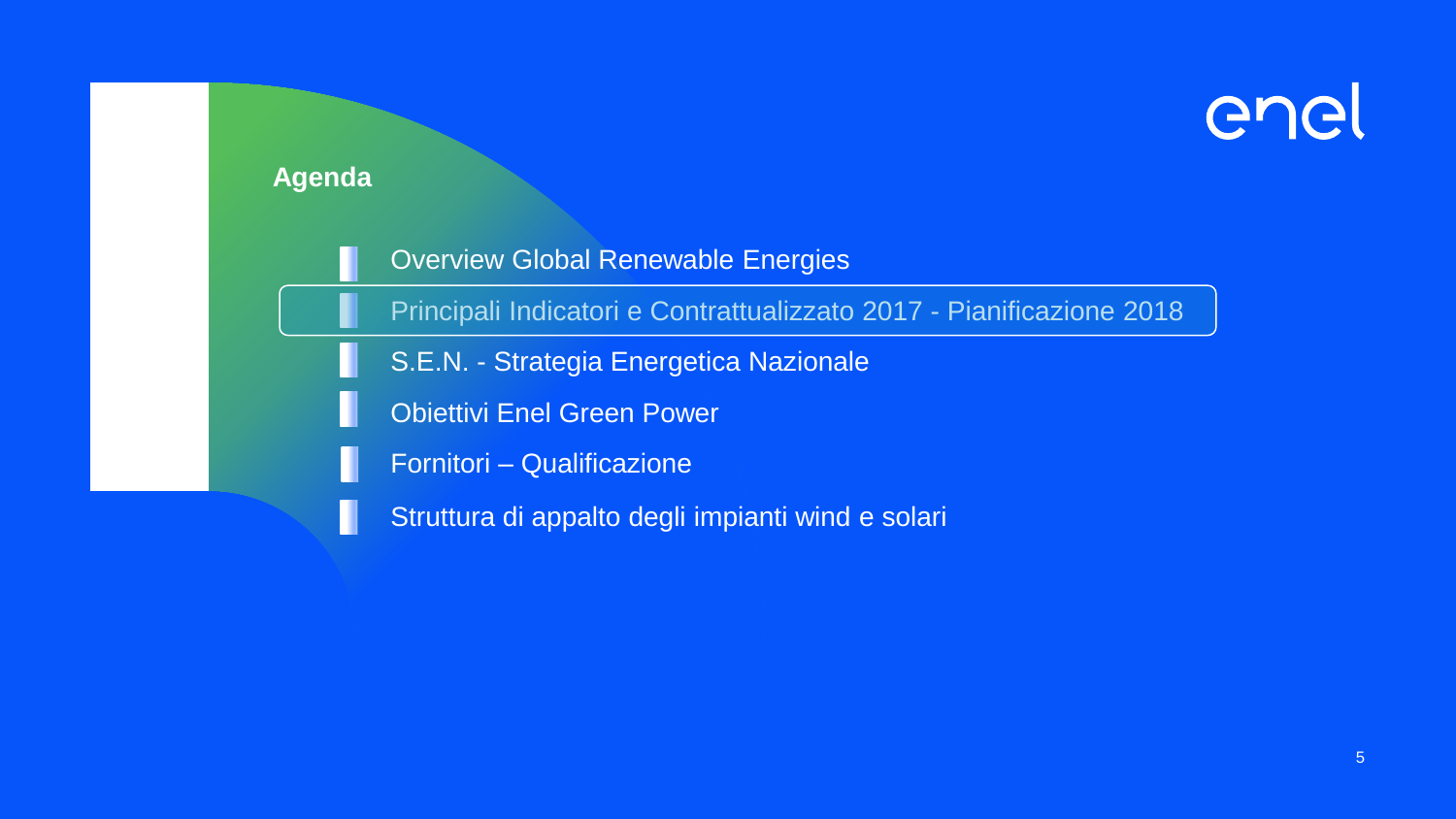### **Negotiated Amount – GRE Procurement**

## enel



Values in M€

### **Planning 2018 = 5.9Bn€**



**■** italy





Values in M€

6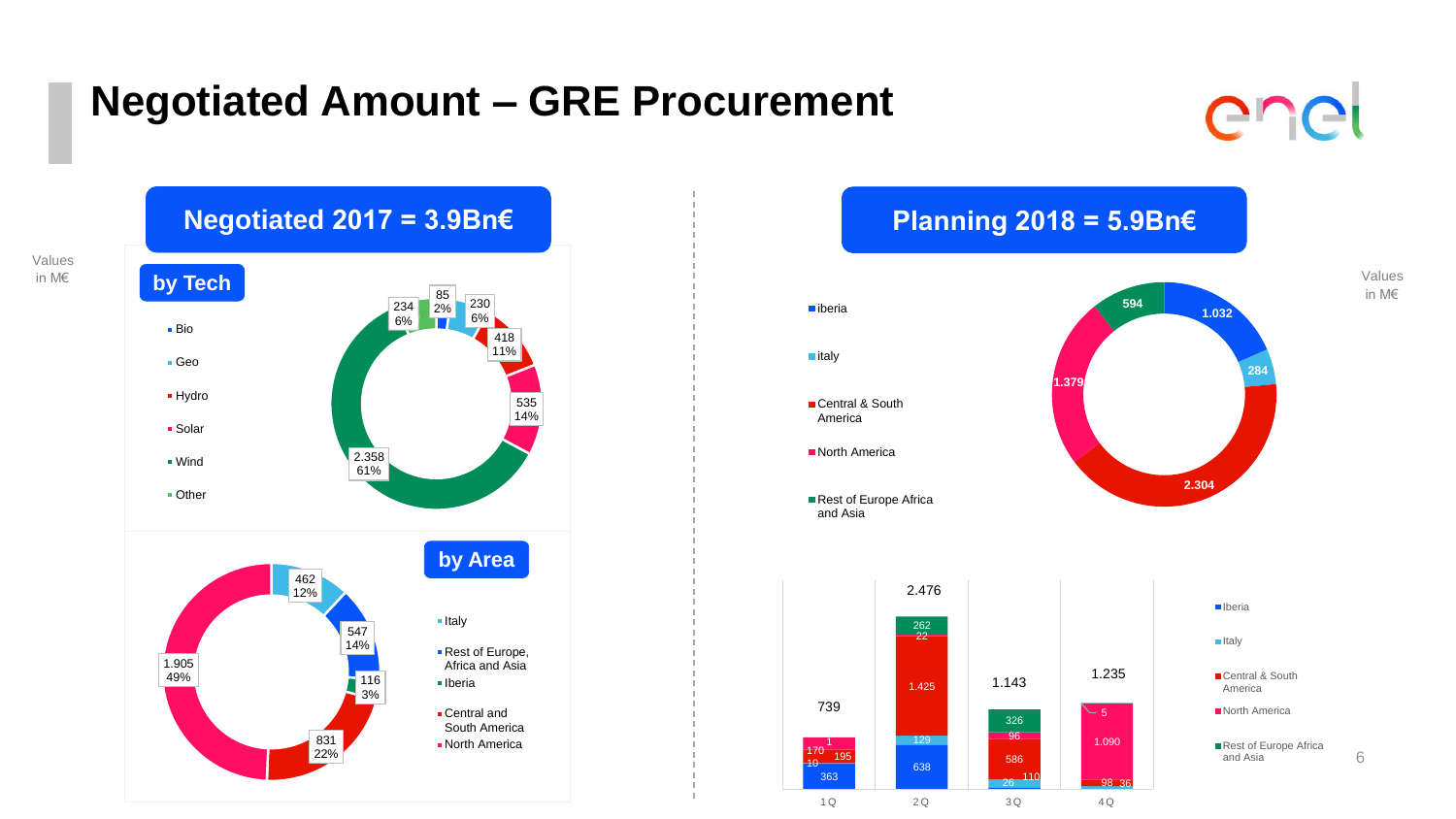### **Negotiated Amount – Italy GRE Procurement**





7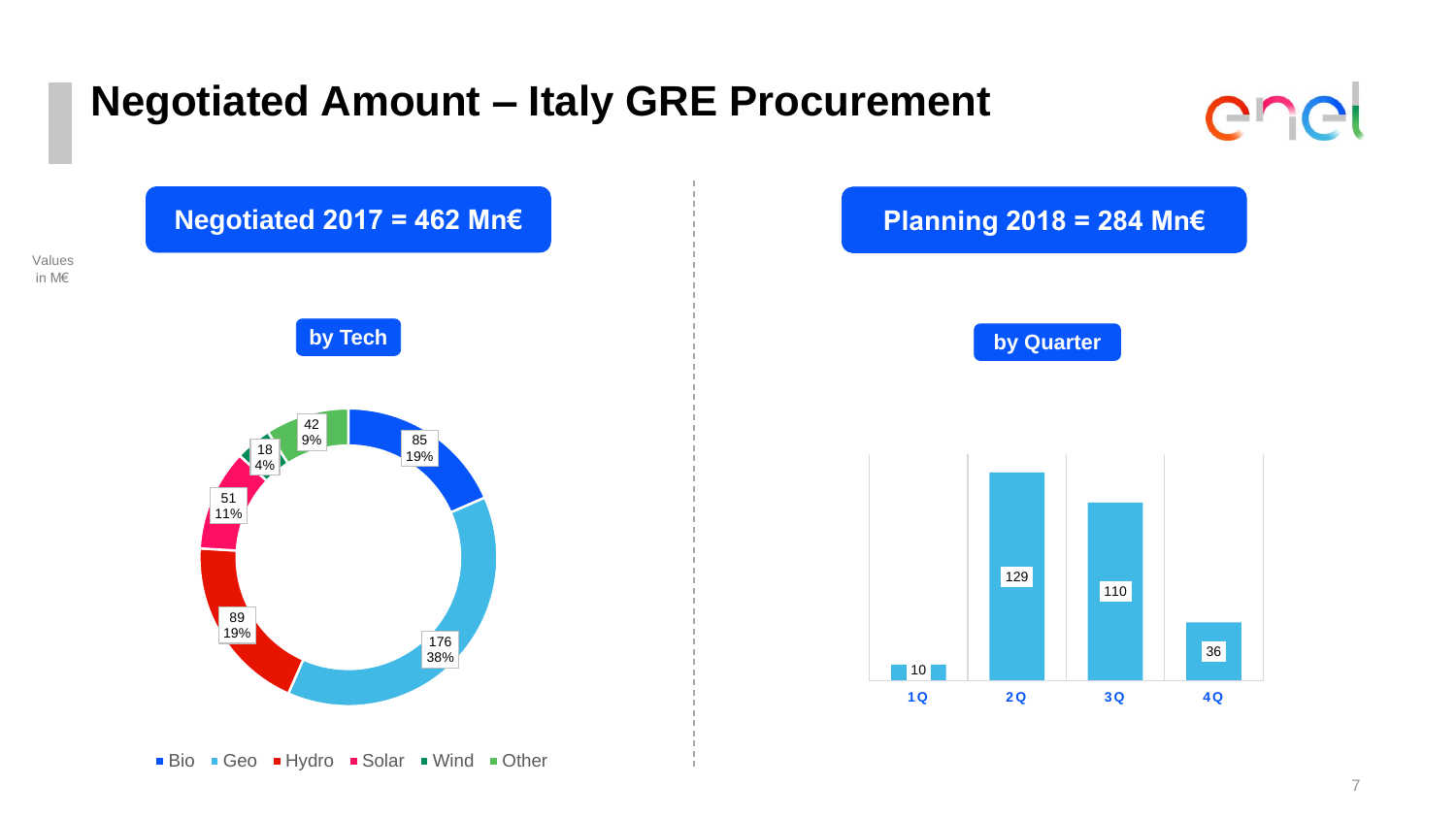### **Agenda**

Overview Global Renewable Energies

Principali Indicatori e Contrattualizzato 2017 - Pianificazione 2018

S.E.N. - Strategia Energetica Nazionale

Obiettivi Enel Green Power

Fornitori – Qualificazione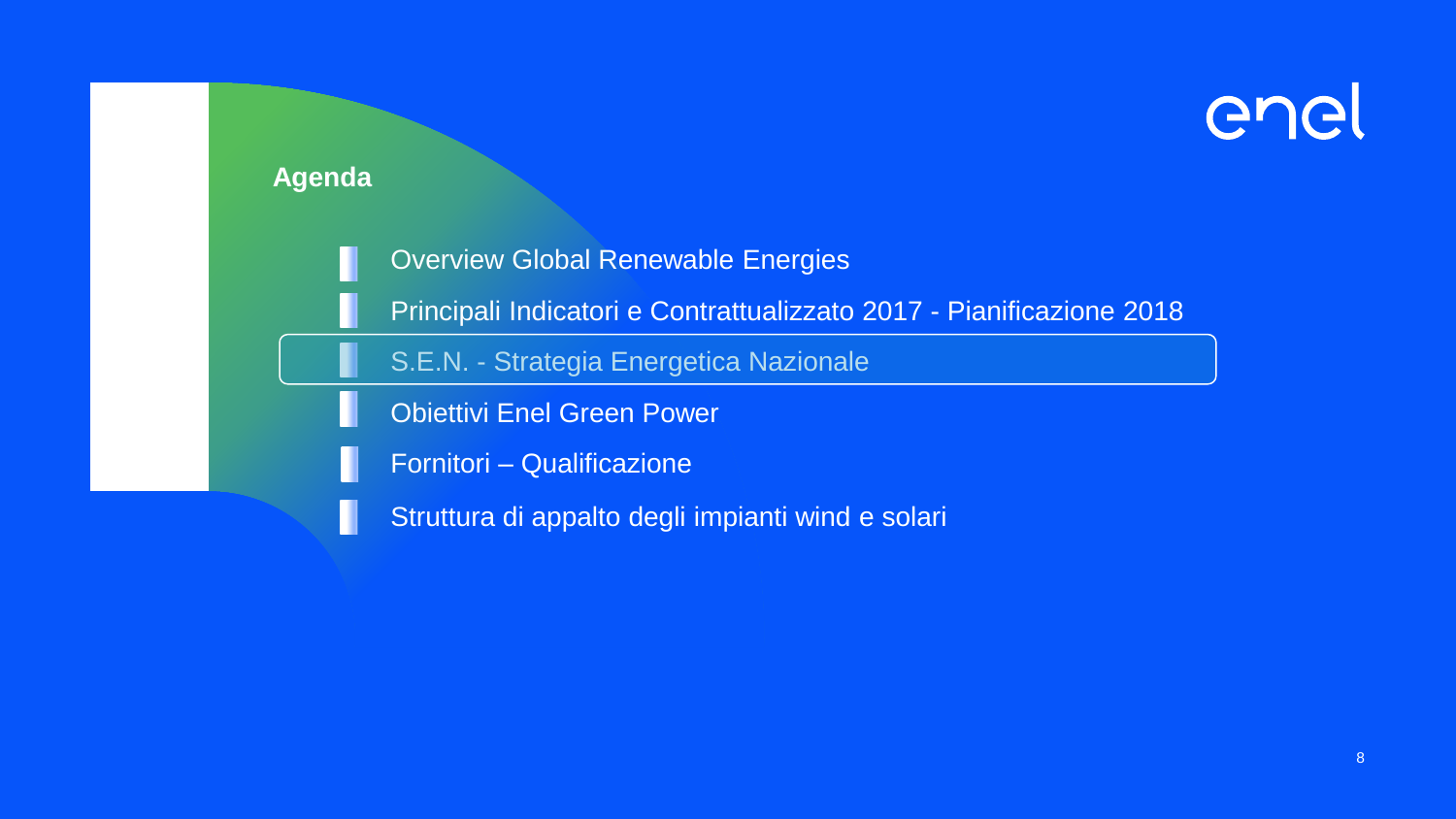### **Mix elettrico 2030**

Scenario SEN





\* pompaggio escluso

Fonte: RSE, Enea, Ispra.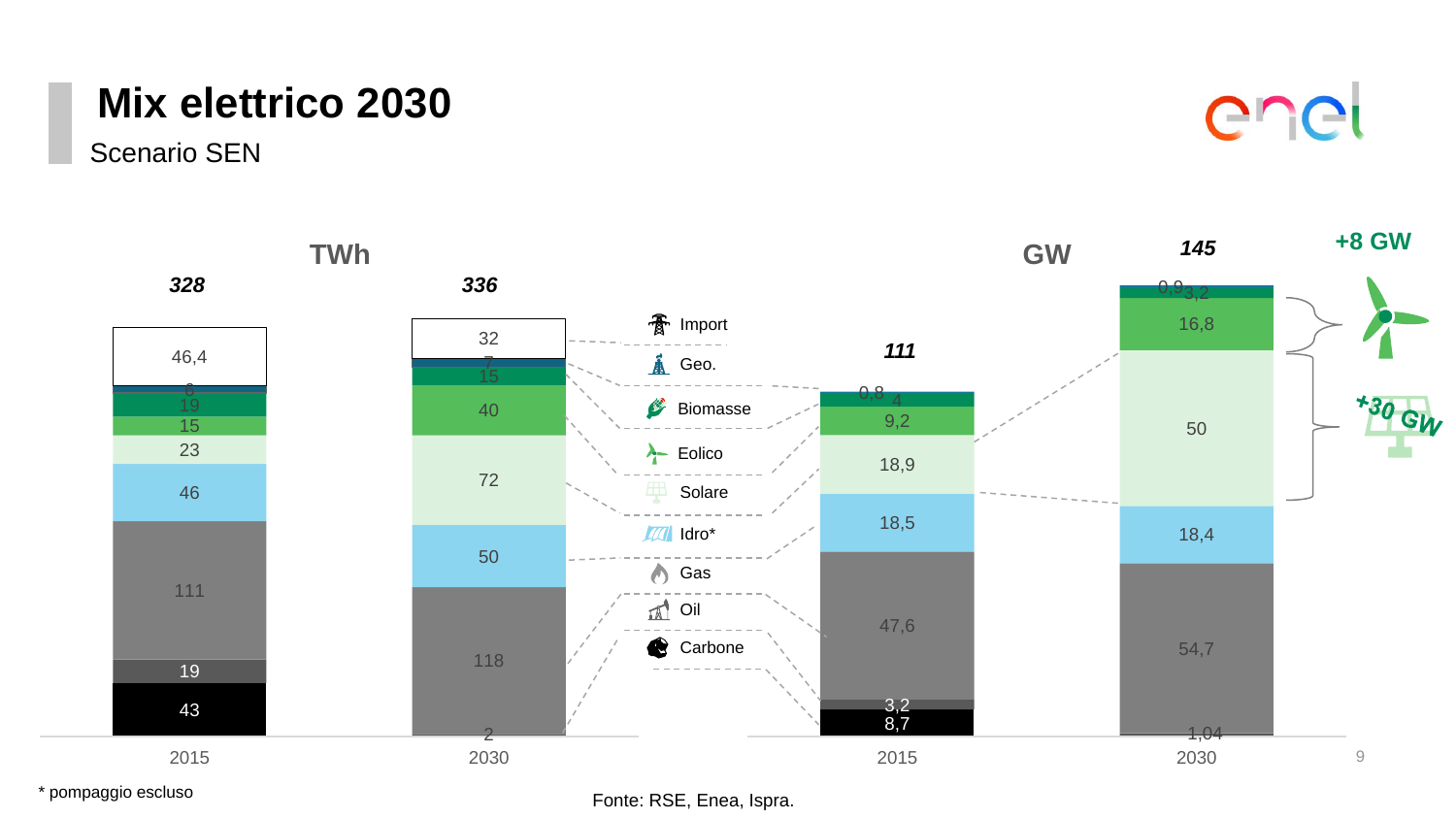#### **Agenda**

Overview Global Renewable Energies

Principali Indicatori e Contrattualizzato 2017 - Pianificazione 2018

S.E.N. - Strategia Energetica Nazionale

Obiettivi Enel Green Power

Fornitori – Qualificazione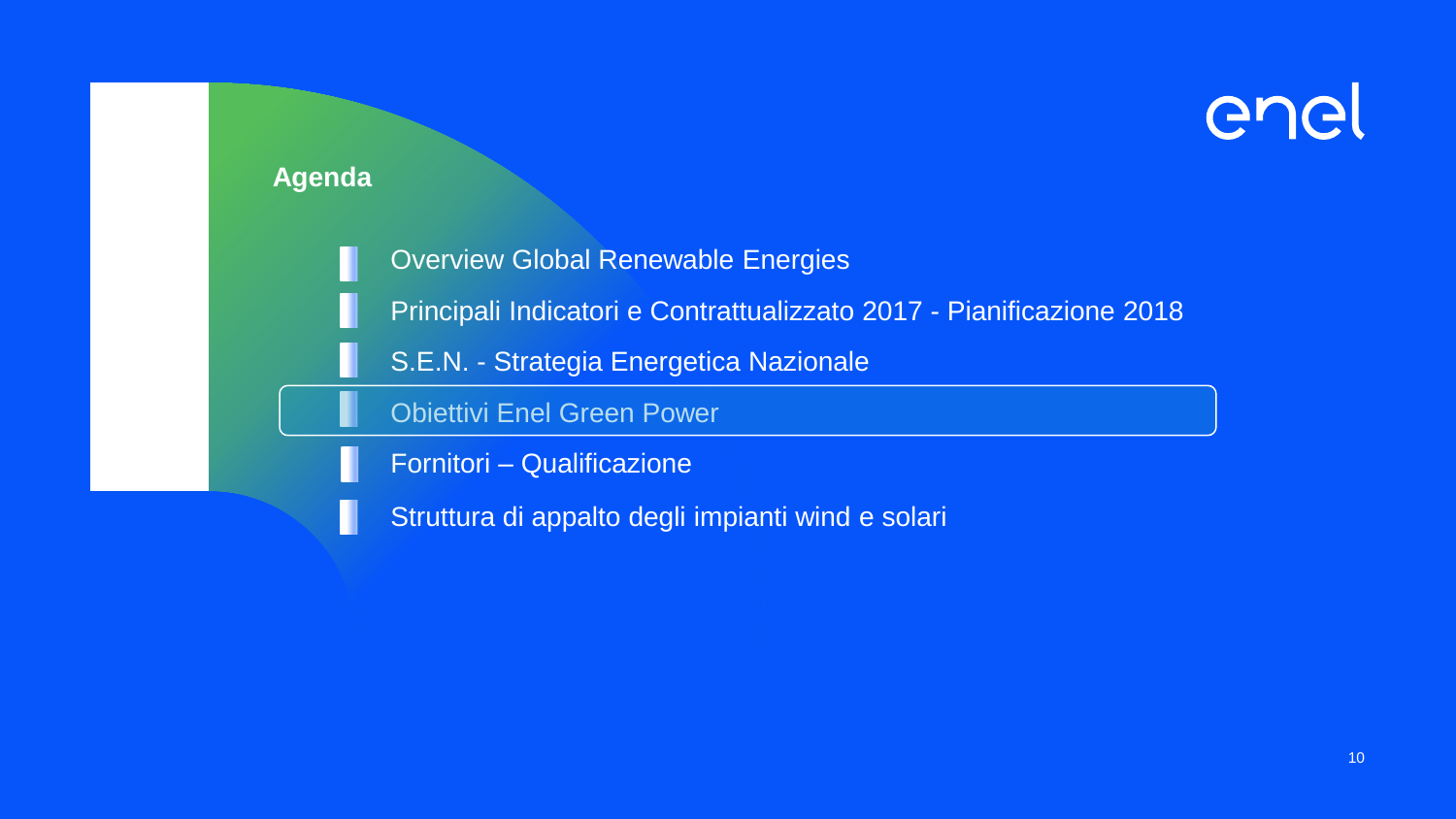### **Obiettivi EGP su scenario SEN**



Wind + PV Utility scale



- Attuale Struttura Costi interni realizzazione PV meno competitiva rispetto al Wind
- Successivamente aumento percentuale di Sviluppo PV per futura ottimizzazione dei costi di realizzazione impianti

\* Target SEN al 2030: +40 GW (di cui 16 GW Utility Scale) con scenario: 30 GW PV (di cui 6 GW Utility Scale) + 10 GW WIND

\*\* Previsione di un tasso di mortalità dei progetti pari a ca. 85%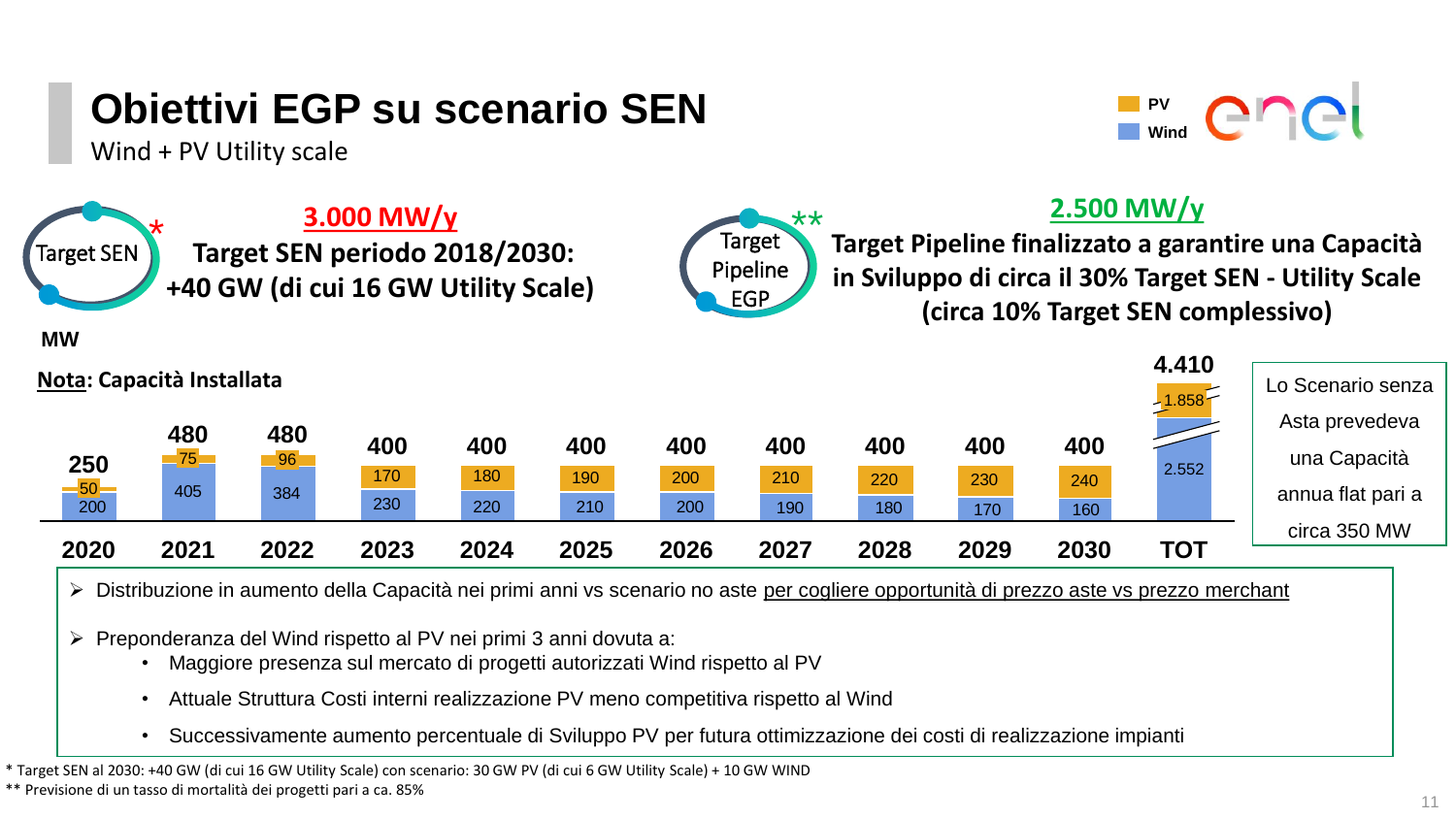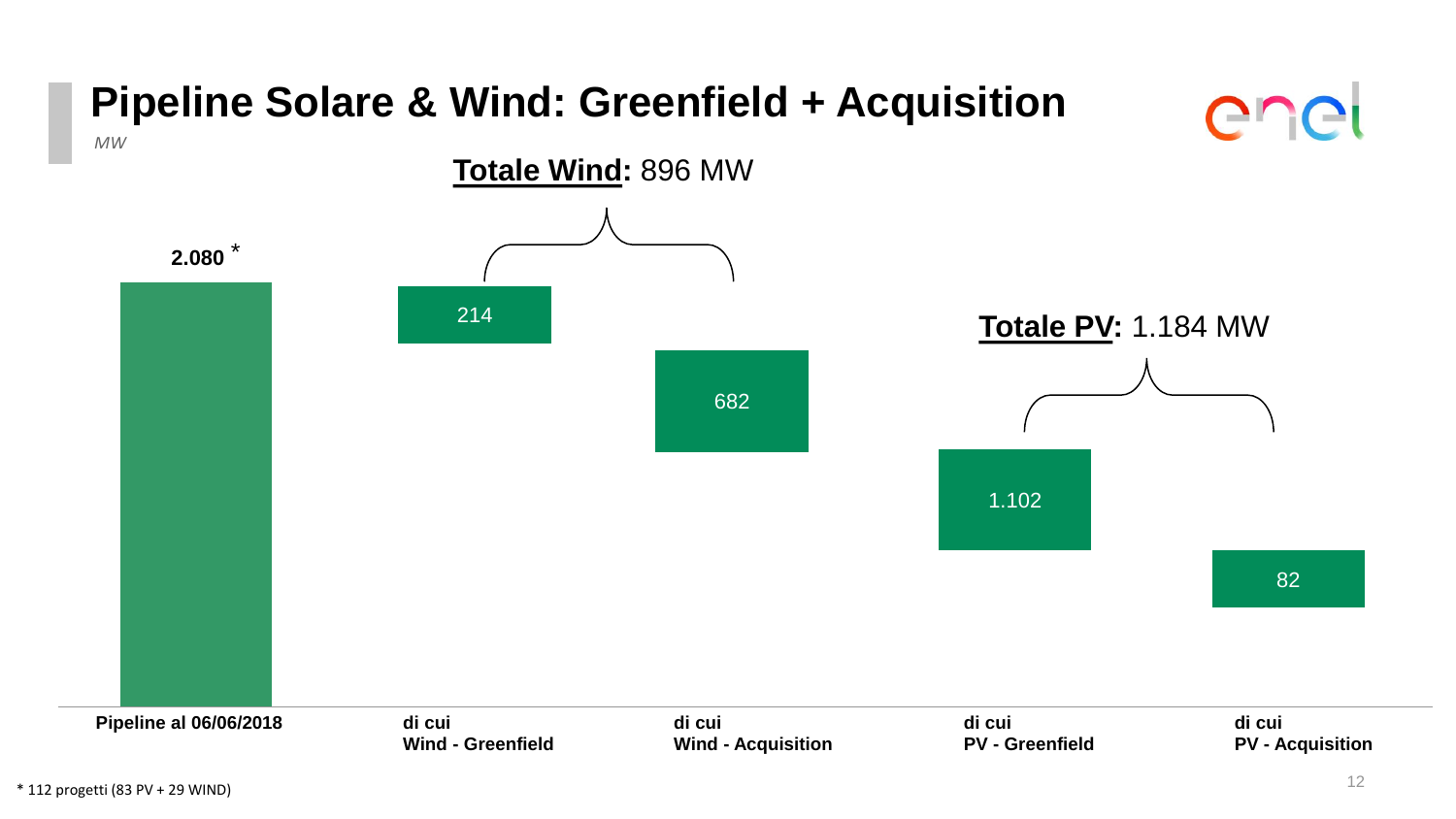#### **Agenda**

Overview Global Renewable Energies

Principali Indicatori e Contrattualizzato 2017 - Pianificazione 2018

S.E.N. - Strategia Energetica Nazionale

Obiettivi Enel Green Power

Fornitori – Qualificazione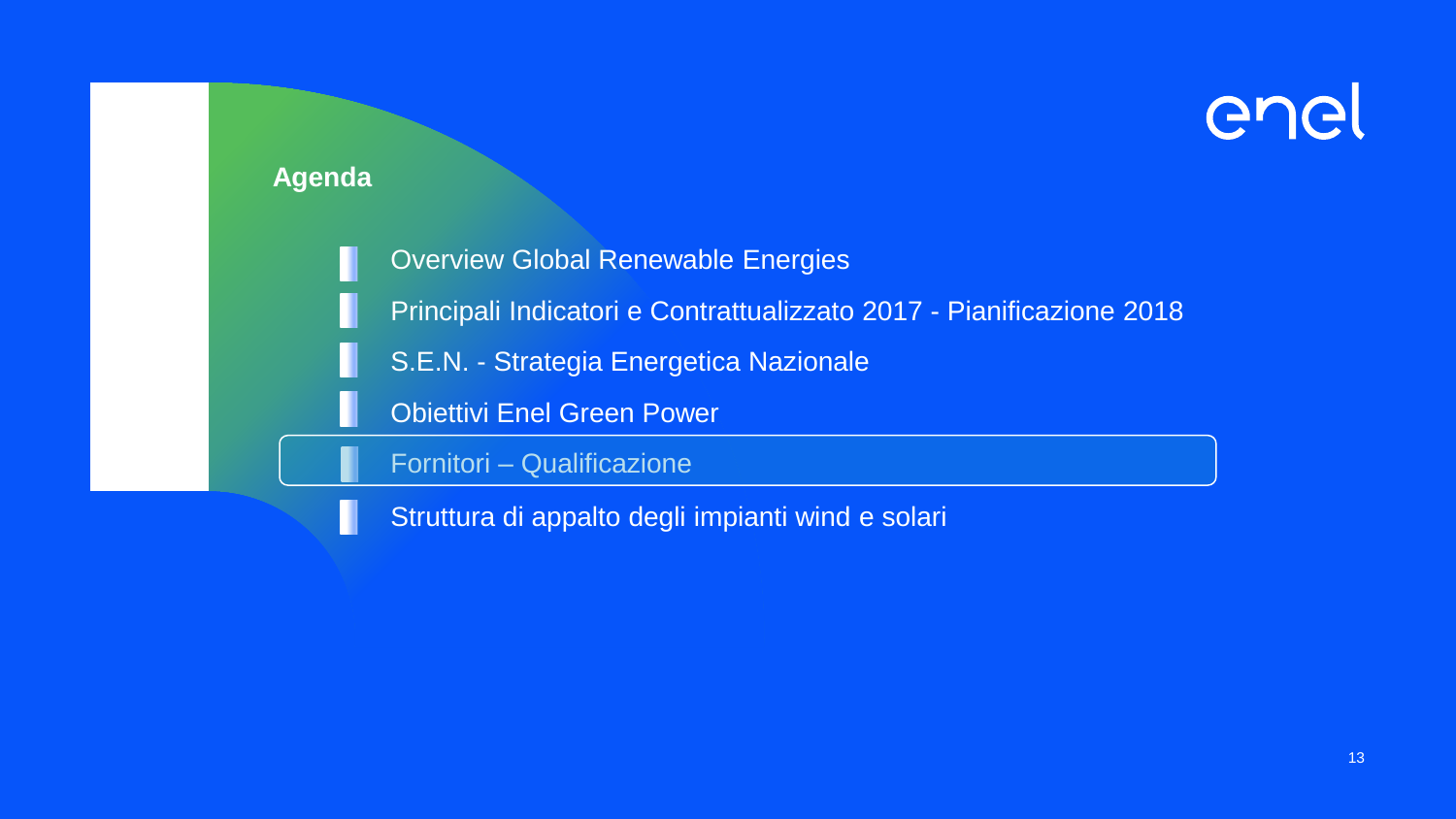### **BOP impianti solari ed eolici**

Situazione anagrafica imprese

Gruppo Merceologico LEII06

Costruzione Impianti Fotovoltaici



Opere civili per impianti di generazione eolica Gruppo Merceologico LCCC21

13/07/2018



**LEII06** 



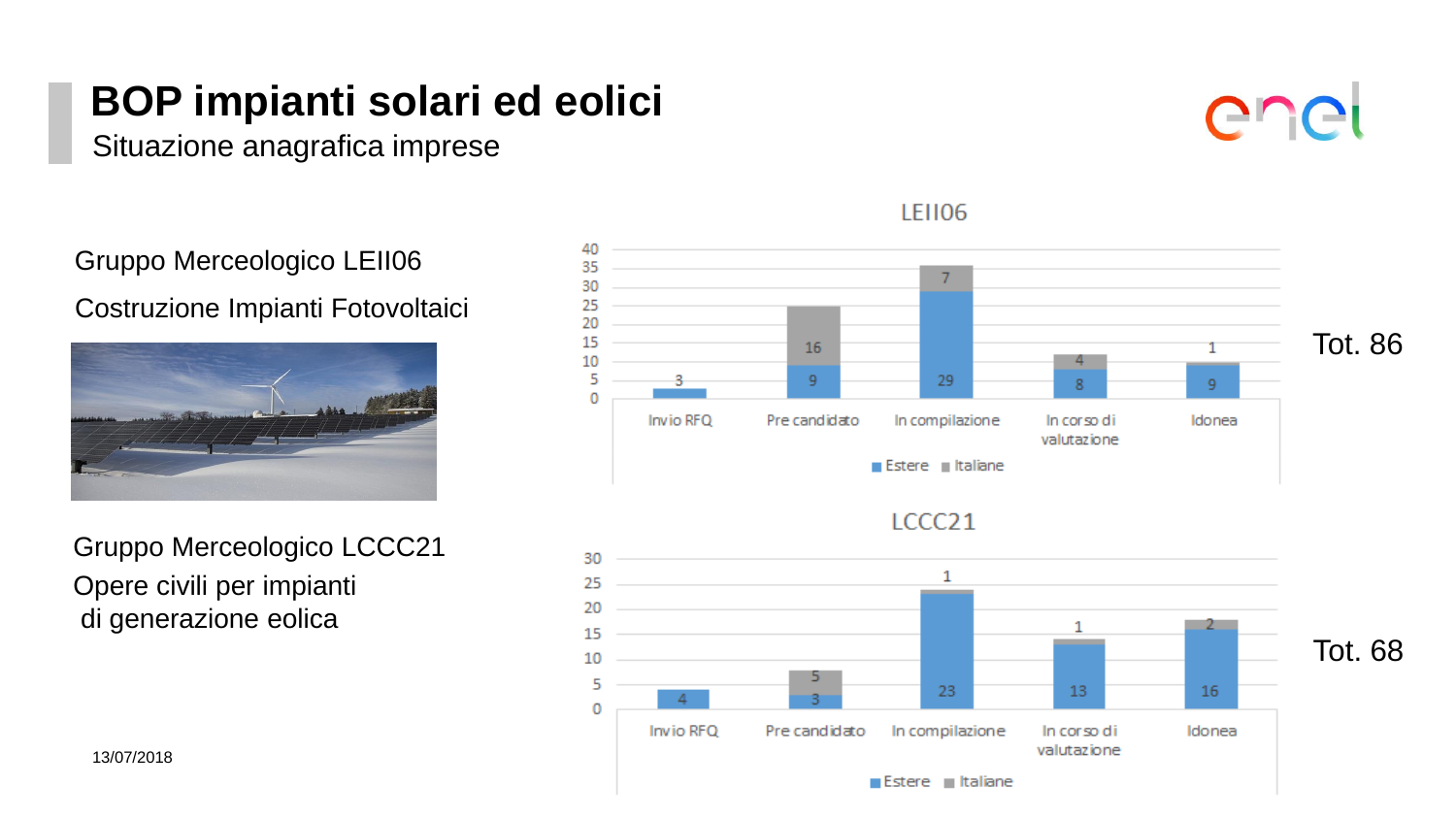#### **Agenda**

Overview Global Renewable Energies Principali Indicatori e Contrattualizzato 2017 - Pianificazione 2018 S.E.N. - Strategia Energetica Nazionale Obiettivi Enel Green Power Fornitori – Qualificazione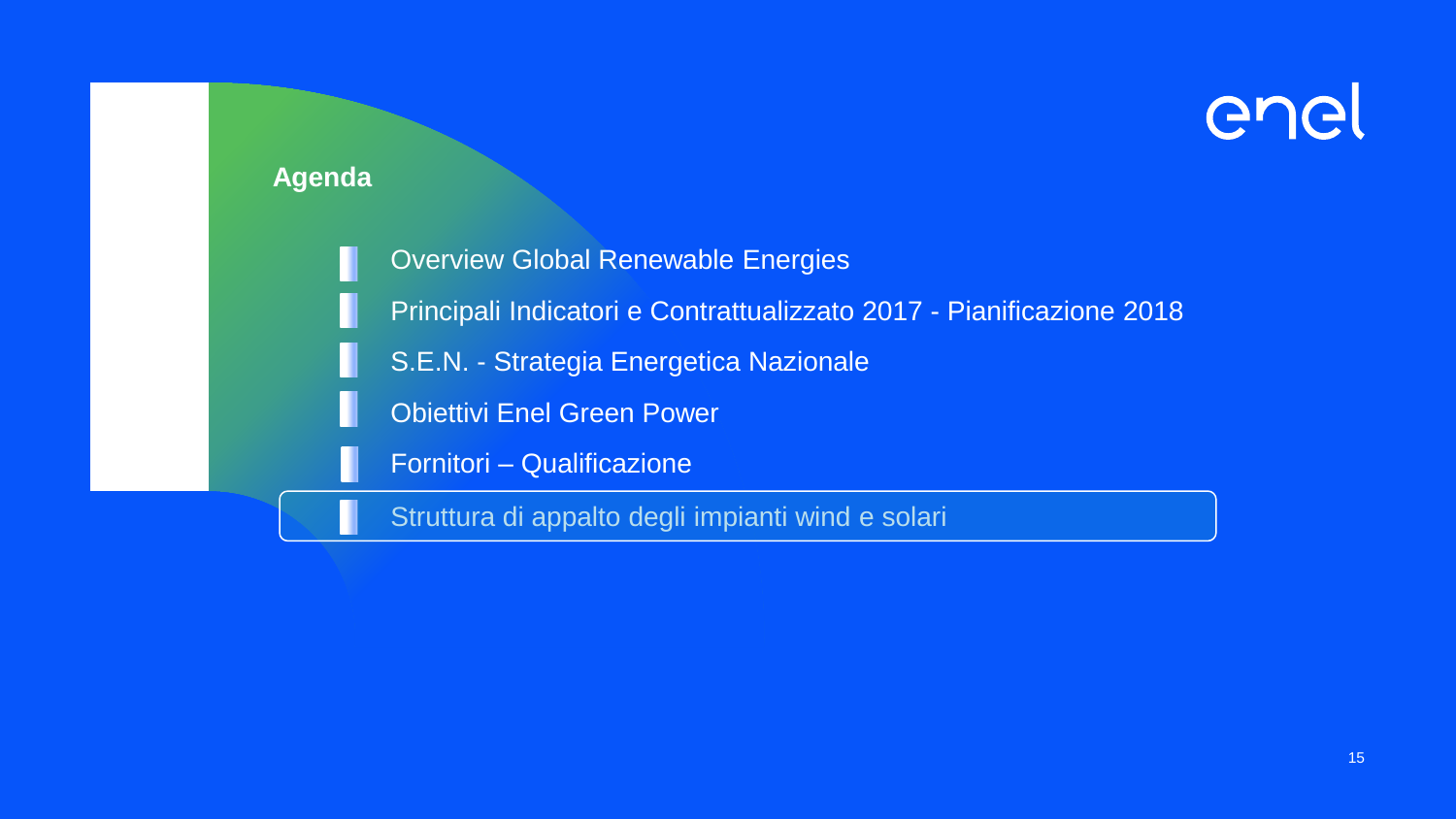### **The scope of work of each part WIND**



| <b>ITEM</b>    | <b>Type of Order</b>          | <b>Scope</b>                                                                        |
|----------------|-------------------------------|-------------------------------------------------------------------------------------|
|                | <b>Supply</b>                 | WTG's                                                                               |
| 2              | Supply                        | <b>MV Cables &amp; Optic Fiber</b>                                                  |
| 3              | Supply                        | <b>MV Cables &amp; Optic Fiber</b><br>(Subterranean Option)                         |
| $\overline{4}$ | Supply/installation contracts | <b>Main Power Transformer</b>                                                       |
| 5              | <b>BOP Contract</b>           | <b>Civil BOP Contract</b><br>(roads, platforms, fundations,<br>trenching & cabling) |
| 6              | <b>EPC Contract</b>           | <b>Electrical EPC Contract</b><br>(SS, T-Line, Interc. Point)                       |





13/07/2018 The Enel Group